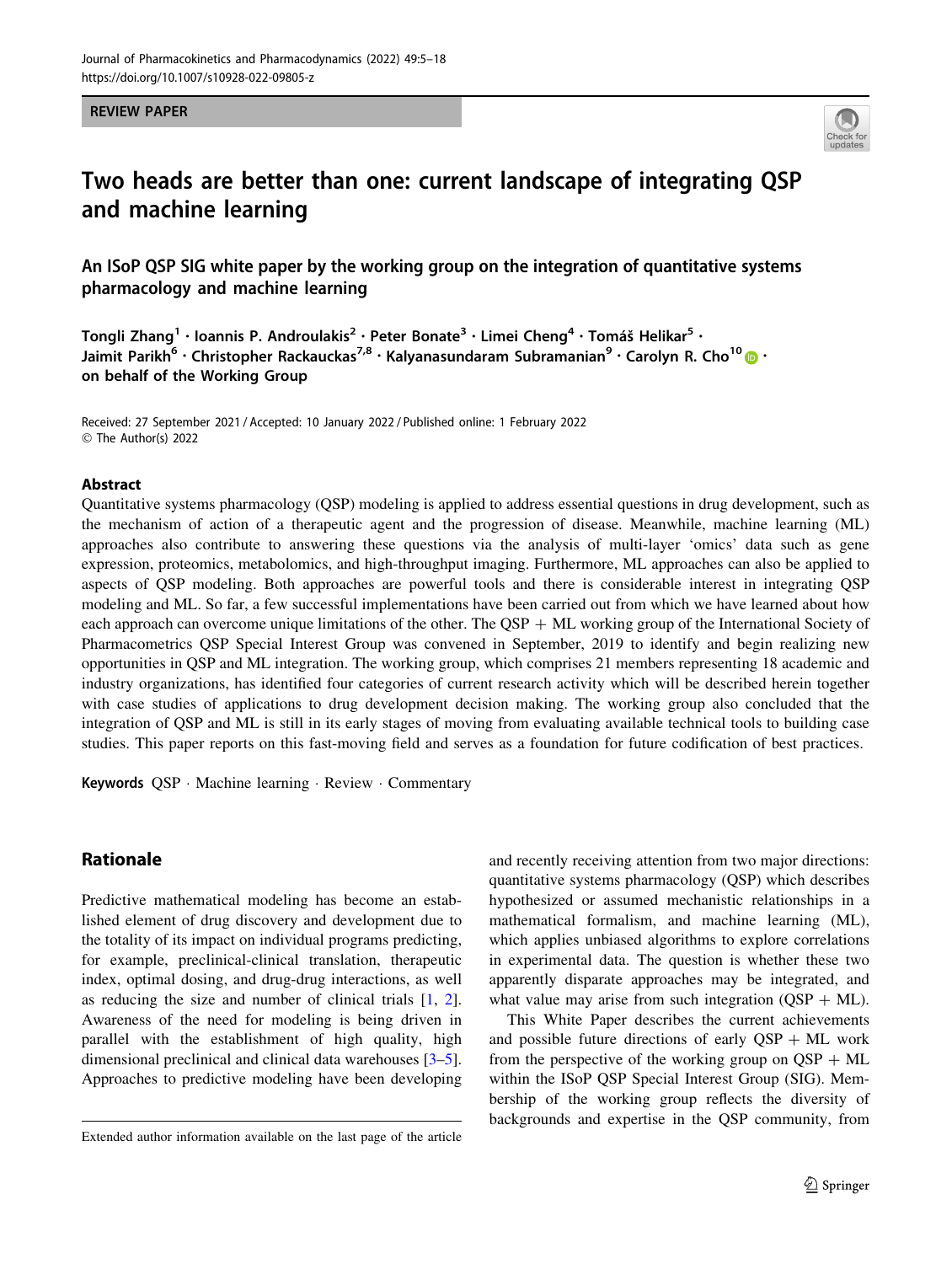academic research in mathematical biology and chemical engineering to industry pharmacometrics applications. Discussions of members' research have covered a broad range of methods and applications that are represented here. Integrating  $OSP + ML$  also spans a broad range of research objectives from increasing physiological understanding and predictive power to reducing the computational burden and complexity of analyzing large QSP models.

We begin with a brief review of the considerations of QSP and ML separately. Considerations for integrated  $QSP + ML$  are organized into four categories of current activity in the field, followed by illustrating case studies. We conclude with operational concerns of implementing ML within an existing pharmacometrics research groups and end with a future perspective. A glossary of common ML terms is provided as a quick reference. More specialized ML methods, not in common use, are included in the overview of current methods with references as a guide for interested readers.

# Background

# QSP modeling supports all stages of the drug development pipeline

The term QSP was coined in 2011 in an NIH white paper as an intersection of mathematical modeling and experimental approaches focused on drug pharmacology [[6](#page-10-0)]. QSP-based predictive modeling using QSP has successfully supported many facets of drug development, including regulatory decisions [\[7–10\]](#page-10-0), setting pre-specified goals for program go/no-go decision points, characterizing physiological / therapeutic mechanisms of action for single or combinatorial approaches, treatment optimization, and response to proposed dosing regimens [[11,](#page-10-0) [12](#page-10-0)]. Agharmiri et al. [[13\]](#page-10-0) provides a comprehensive overview of QSP models, their application, and growth across different disease areas over the last three years (2018 to 2021).

The QSP modeling approaches apply existing knowledge of dynamical and nonlinear molecular mechanisms as a theoretical framework to test our understanding, contextualize new data and predict the outcome of intervention. Several mathematical and computational approaches have been used to encode QSP models, including ordinary and partial differential equations (ODE, PDE), logic-based methods, and constraint-based approaches [\[14](#page-10-0)]. It is the representation of existing knowledge – the crafting of assumptions – that presents the key challenges of QSP modeling: the selection of key molecular drivers, the generalization of mechanisms specific to physiological context, disease and human sub-populations [\[15\]](#page-10-0) and the assignment or derivation of (often unobserved) parameters with the associated "curse of dimensionality" requiring more data to cover the parameter space. Furthermore, QSP modeling is labor-intensive. Model building is still largely performed by manual distillation of a large volume of scientific literature, often by one individual. Characterizing the model (establishing accuracy, sensitivity, reducibility, reproducibility) also requires manual distillation of available data and moreover, creates a substantial computational burden since QSP models typically comprise dozens or more dynamical variables and even more parameters.

### Machine learning allows data driven analysis as well as dimension reduction

Analyses of high dimensional data commonly leverage ML approaches such as classification, regression, clustering, associated rule learning, image processing, and ranking (for a primer on ML for life scientists see  $[16]$  $[16]$ ). The ability to simultaneously observe 1000's to 10,000's of properties of a system across multi-layer data (genes, proteins, metabolites, etc.) does not require an assumption of key drivers: all possible molecular players are analyzed. Furthermore, inference or discovery of unknown associations among observables is possible. Inference has provided functional annotation for unknown nucleic acid sequences and characterized networks of associated functions among observables. However, the identification of testable mechanistic hypotheses has been widely recognized as one of the most significant challenges due to the general ''blackbox'' nature of ML approaches [\[17](#page-10-0)]. The strength of QSP modeling to address this key weakness of ML, and the strength of data-driven ML to address the QSP weakness of manually building assumptions, suggests that integrated  $OSP + ML$  approaches offer the best of both.

It should be noted that the harmonization of data is one of the most important considerations in the analysis of high dimensional and/or integrated data. Preprocessing and cleaning of data includes imputation of missing data, normalization, handling of categorical variables, and the detection and handling of multicollinearity and systematic bias/error. Data harmonization is a central consideration of ML approaches but is also important in QSP models which often rely on integrating data from multiple sources.

Another strength of ML is to help reduce the manual labor, complexity, and execution of QSP modeling and simulation. Because comprehensive QSP models can be computationally expensive to solve and to characterize the multi-dimensional parameter space, surrogate ML models can be initially developed by training them with sample input–output combinations from QSP models, and subsequently used for further predictions. Surrogate ML models (or metamodels) have been used in engineering and physics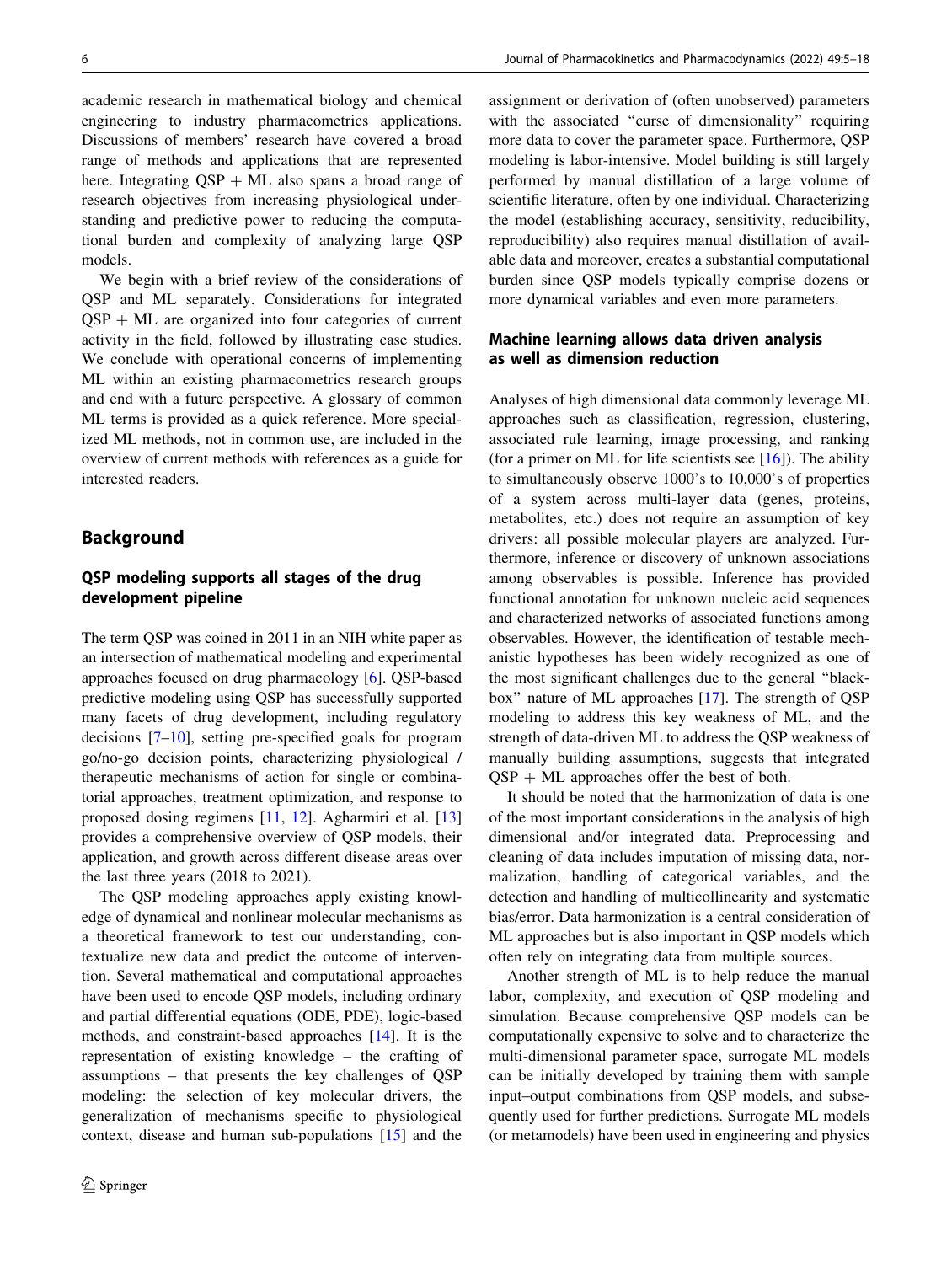to scale up simulations of multiscale models, providing opportunities for the life sciences field to adapt some of the methods [[18\]](#page-10-0).

# Current approaches

The working group has identified four categories of application for integrated  $QSP + ML$  approaches.

- (1) Parameter estimation and extraction. Inferring parameter values for defined QSP models and reconciliation of model behavior with published qualitative and quantitative data
- (2) Model Structure. Inferring relationships including logic networks of large QSP models from a variety of data types. Related to this are methods enabling the evaluation of sensitivity and uncertainty of parameters and model structures including constraint-based approaches. These methods also are applied to extracting conclusions from heterogeneous populations of QSP models.
- (3) Dimension reduction. Methods to extract variables from high dimensional data, whose behavior most informs outcome.
- (4) Stochasticity and virtual populations. The assessment of stochastic considerations such as predicting the impact of genetic variants and mechanistic sources of variability

#### Parameter estimation and extraction

Parameter estimation methods for large scale systems of differential equations are, from a numerical analysis perspective, problems of minimization or maximization of a defined cost function. In general, most ML problems reduce to optimization problems. Parameter estimation methods have been reviewed extensively (see for e.g. [[19](#page-10-0)]). For QSP models, the estimation is chronically under-determined due to limited clinical and preclinical pharmacology data [[20\]](#page-10-0). Successful approaches have begun with a characterization of parameter space [[14\]](#page-10-0) using, for example, virtual populations [\[21](#page-10-0), [22\]](#page-10-0) to find parameter sets that generate outputs to be consistent with observed clinical data. Additional virtual population considerations are needed for strongly nonlinear models [[23](#page-10-0)].

Successful implementation of ML for the direct analysis of pharmacometrics data hinges on the robustness of datasets for training and testing that capture the distribution of intrinsic and extrinsic factors of interest. Clinical trial data may not be suitable if the trial is small or has missing or irregular data. Furthermore, there may be no clear mechanistic association from clinical events to individual

patient characteristics and/or QSP model parameters. ML has been applied to identify such associations as described in the thrombosis prediction case study, below [\[24](#page-11-0)]. In this example, logistic regression was used to generate the probability of a clinical event for each virtual patient simulated from the QSP model. Other methods, such as gradient boosted decision trees, deep neural networks and multitask deep learning (MDL) may also be used. MDL or transfer learning can simultaneously use features or biomarkers as input data and predict multiple clinical events or outputs. This allows the use of a large dataset to improve the prediction accuracy of small data sets and has been used, for example, to classify biological phenotypes from images [[25\]](#page-11-0).

Semi-automated extraction of parameters from the literature has also been accomplished using natural language processing, however additional analysis is required to ensure the extracted data are applicable in a particular QSP setting. Together with a ML model checking framework [\[26](#page-11-0)], this approach has been applied to a combined of parameter selection and QSP model selection to model immune dysregulation in children prone to a specific viral infection [\[27](#page-11-0)].

# Model structure

ML methods to identify QSP model structure in a datadriven manner rather than a manual digest of prior knowledge is an active area of method development. Application to drug discovery and development is underway with some published exploratory case studies, however these methods have not yet been widely assessed or validated.

The ML methods that have generated the most case studies have focused on identifying the regulatory mechanism logic of gene expression, signaling pathways and cell fate. These methods pragmatically focus on semi-quantitative data that are typically used to investigate biological decision pathways and have developed alongside refinements in the generation of experimental data. As experimental perturbations can improve our understanding of regulatory pathways [[28\]](#page-11-0), rich mutliplexed data are being coupled with ML-based model structure generation to identify therapeutic approaches, for example, to control cell fate [[29\]](#page-11-0) and to identify personalized cancer therapy [\[30](#page-11-0)]. These approaches offer the opportunity to build a QSP model supporting the full pipeline of activities starting with target identification, validation, and model refinement as questions become more focused later in clinical development.

Traditional ''black box'' deep learning approaches like convolutional and recurrent deep neural networks eschew prior information for neural network flexibility. In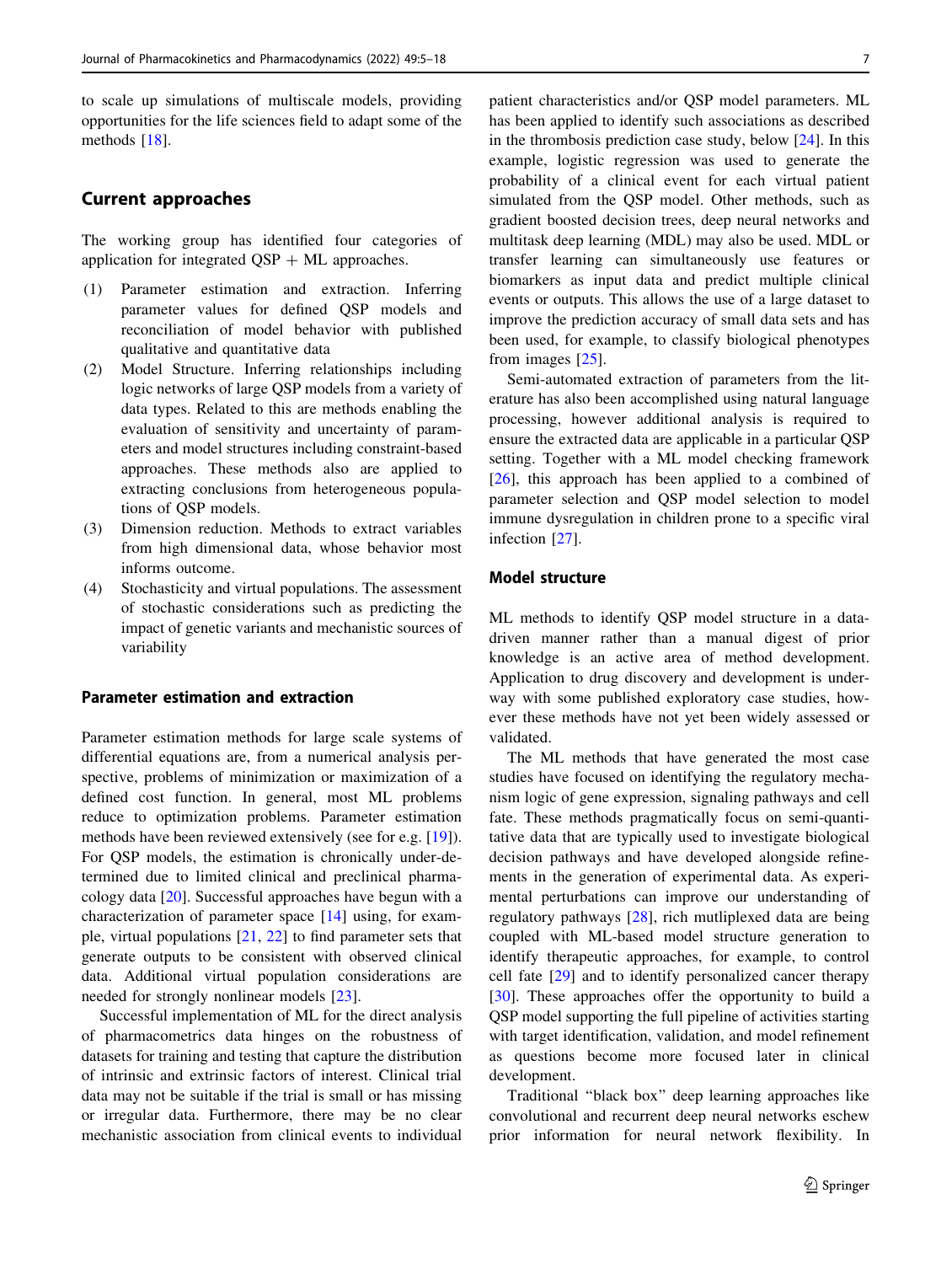<span id="page-3-0"></span>comparison, mechanistic models such as QSP models routinely incorporate prior mechanistic understanding, such as the prior models themselves as the structural prior to reduce the data requirements (Fig. 1). The practice is gaining new momentum when combining with the modern computational power in the research field of scientific machine learning (SciML) (also sometimes referred to as physics-informed machine learning or science-guided machine learning) and uses several different approaches to incorporate known mechanism into machine learning architectures and training processes.

One branch of SciML focuses on Physics-Informed Neural Networks (PINNs) [\[31](#page-11-0)] which has been applied in systems biology to generate Biologically Informed Neural Networks [[32\]](#page-11-0). In this approach, mechanistic regularization is added to the neural network by modeling the neural network NN(t) as the solution to the QSP model represented by an ODE  $u' = f(u, t)$ . These techniques have been shown to perform well on sparse data by using the model form to compensate for the unknown quantities. In this formulation, parameter estimation can be performed simultaneously to the neural network training process, making it potentially a tool for identification with small data. In addition, one can choose neural architectures which impose constraints that must be satisfied in the evolution of the system. In fluid dynamics, this has been shown to improve data efficiency even further [\[33](#page-11-0)]. However, this method is very computationally expensive. A comparison of standard ODE solver based parameter estimation with the DeepXDE package [\[34](#page-11-0)] used in Biologically-Informed Neural Networks showed local optimization of parameters was  $100 \times$  to  $10,000 \times$  more expensive than traditional approaches [\[35](#page-11-0)].

Another SciML approach is ''grey box'' modeling using the neural network as a universal approximator to represent unknown portions of models. This is the approach taken in



Fig. 1 Scientific machine learning is model-based data-efficient machine learning. How do we simultaneously use both sources of knowledge? While lack of prior knowledge of mechanism can be supplemented by machine learning on data, scientific machine learning methods show that machine learning on small data can be supplemented by encoding mechanistic principles into the machine learning architectures. Thus, the important factor for achieving good predictive power is the total combination of data and mechanistic information encoded into these hybrid models

the universal differential equation framework [\[36](#page-11-0)], also referred to as hybrid models or grey-box models with universal approximators. Universal ODEs can be simplified to the form  $u' = f(u, NN(u), t)$ . For example, a one-compartment pharmacokinetics model with unknown nonlinear feedback can be expressed in the form:

$$
[Depot] = -KaNN([[Depot], [Central]])
$$
  

$$
[Central] = KaNN([[Depot], [Central]]) - \frac{CL}{V}[Central]
$$

where the final activation of the neural network could be chosen to impose positivity of its output. Such a form can then be used to extend full mechanistic models to find terms missing from the original description via symbolic regression. This approach has been demonstrated in other fields such as battery engineering [\[37](#page-11-0)] and climate modeling [\[38](#page-11-0)] increasing the prediction accuracy over state-ofthe-art mechanistic models with only mild data requirements. This approach has also been extended to Bayesian probabilistic forms [[39\]](#page-11-0) for calculating the probability of missing or unknown mechanisms. Universal differential equations do require specialized numerical differential equation solver implementations like DiffEqFlux in order to be accurately and efficiently trained.

Recent ML research has focused on addressing computational challenges specific to QSP modeling such as stiffness. Techniques like PINNs can be susceptible to training failures on highly stiff models [[40\]](#page-11-0) potentially due to neural networks having a low frequency bias [[41\]](#page-11-0). New architectures [\[42](#page-11-0), [43\]](#page-11-0) have been developed for stiff biophysical models where approaches such as PINNs, recurrent neural networks, long short-term memory networks, and convolutional neural networks can fail due to an illconditioned optimization process. More specialized architectures will likely be required to reach the accuracy and robustness for ML applications in QSP.

#### Dimension reduction

Since the aim of a QSP model is putatively to understand molecular interactions at the site of action and their impact on the overall physiology of long-term disease progression in general and different sub-populations, it is expected that QSP models operate on multiple time and length scales i.e. in a high dimensional space. In order to model these complex systems, dimension reduction methods are often used [[44,](#page-11-0) [45\]](#page-11-0). These methods identify a subset of variables and parameters that describe the mechanisms of interest, optimally balancing computational performance and complexity [\[46](#page-11-0), [47](#page-11-0)]. Dimension reduction is helps with interpretability of a model, since an overly complex model may obscure a decision maker's ability to establish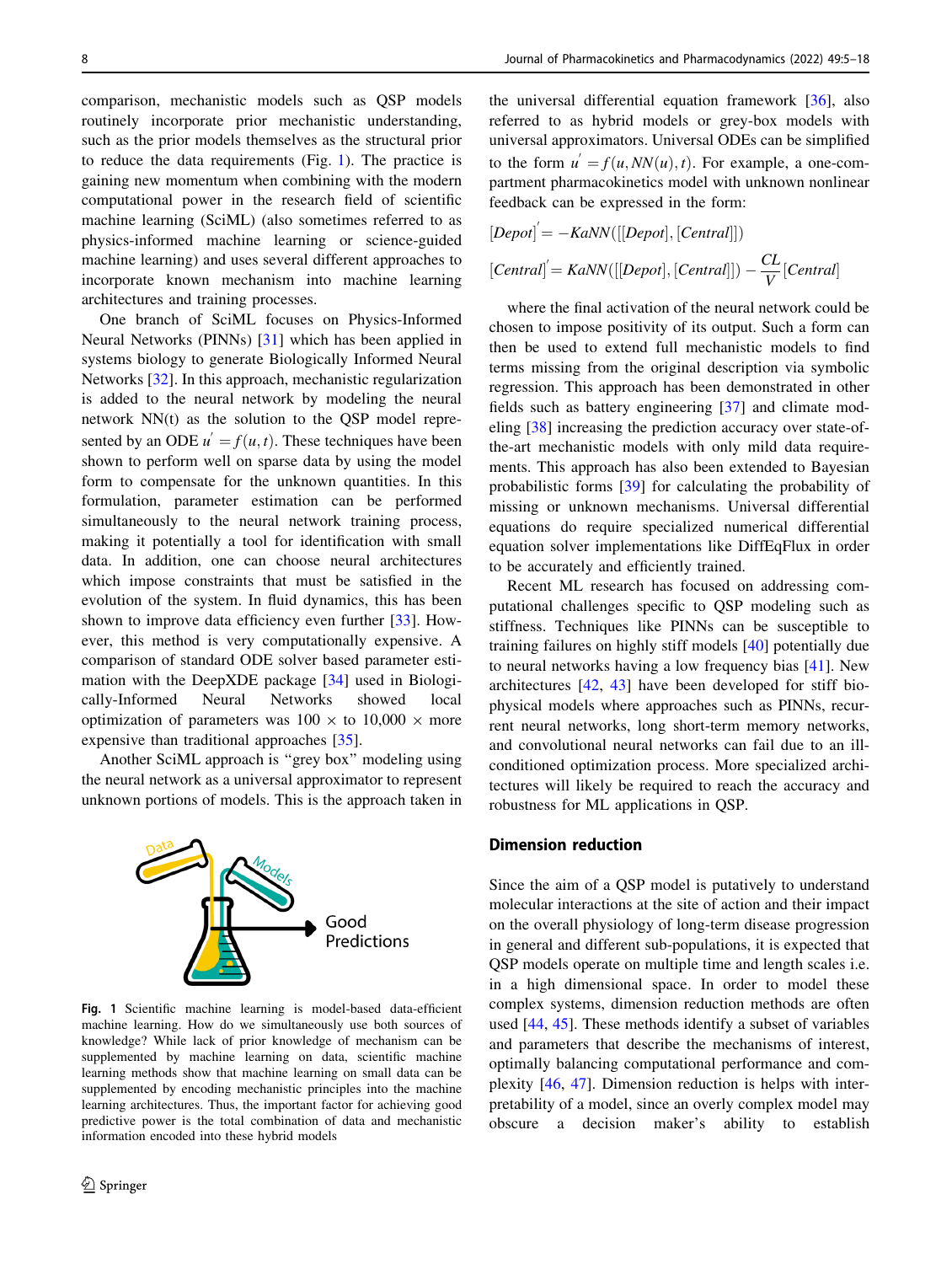interpretable hypotheses. Thus, trade-offs between performance and complexity need to be balanced [\[46](#page-11-0), [48](#page-11-0)].

Indeed, feature selection (FS) can assist in the identification of a maximally informative subset of variables that capture the essential behavior of a system. FS is a central problem of ML, where a minimal subset of inputs (features) is selected according to a defined criterion (e.g. a subset of genes whose expression predicts response to a drug treatment. FS methods are data-driven and can inform QSP model structure by identifying the minimal physiologically meaningful representation to enable mechanistic interpretation and prediction [\[49](#page-11-0)]. The higher efficiency achieved using FS is clear when comparing a  $FS + QSP$ strategy with a more traditional QSP model dimension reduction strategy (Fig. 2).

- (a)  $FS + QSP$ . Starting with all measured features, FS is performed to identify the subset for QSP modeling. The reduced model is parameterized and checked, and feature selection is re-evaluated until an optimal structure is identified.
- (b) QSP only. A QSP model is built using the complete feature set, parameterized, checked, and dimension reduction techniques are applied. As required, dimension reduction, parameterization and/or checking are re-evaluated until an optimal model structure is identified.

This simplified strategy of  $FS + QSP$  considers an independent FS method. However, it is difficult to decouple FS from other ML approaches that may also be applied to a specific question or context. It is thus difficult to propose universal and ubiquitous methods for FS and dimension reduction. Comprehensive analyses [\[50](#page-11-0)] have helped drive a consensus that univariate FS methods treating variables independently and one-at-a-time are suboptimal and should be applied in consideration of the ML task. Thus, the three broad categories of FS algorithms – the filter, wrapper and embedded approaches – include this consideration [\[51](#page-11-0), [52](#page-11-0)]. Filter methods resemble an unsupervised approach, where FS is performed independently of ML. Wrapper methods resemble more supervised methods in the sense that feature selection is validated based on the performance of the subset to specific ML tasks. Embedded methods perform the ML and FS tasks simultaneously by incorporating (embedding) the FS within the learning algorithm. Embedded methods usually incorporate FS in the form of a set of constraints in an overall multi-level optimization problem which attempts to maximize the ML task while simultaneously minimizing (some metric of) model complexity [[53–55\]](#page-11-0).

FS algorithms can be further classified as: (a) methods that preserve the nature and meaning of the features resulting in a ''reduced'' dimensionality representation composed of a true subset of the original feature set; and (b) transformation methods whereby ''new'' features are created through manipulations; i.e. linear or non-linear transformations of the original features [\[56](#page-11-0)]. Each class has its own advantages and disadvantages, with the most obvious being that purely reduction methods preserve the nature, character, and physical meaning of the features and as such model development and/or interpretation comes more naturally. On the other hand, transformation methods can achieve substantial dimensionality reduction – since the variables are replaced with complex transformations of the original features. However, the interpretation of the transform variables becomes quite challenging: transformed variables become (non)linear functions, or projection on (non)linear spaces of the original variables and have, therefore, lost their physical meaning. Interpretation becomes important as we move towards the development of, so-called, digital biomarkers able to predict [\[57](#page-11-0)].



Fig. 2 Procedure for integrating ML and QSP modeling in two different ways. Top: ML algorithms could be used to select features, which then could be used to develop QSP models that include only the highly relevant features; Bottom: alternatively, comprehensive

QSP models that include most features could be first developed, then ML algorithms and sensitivity analysis could be used to reduce the scale of QSP model until smaller, more focused QSP models are achieved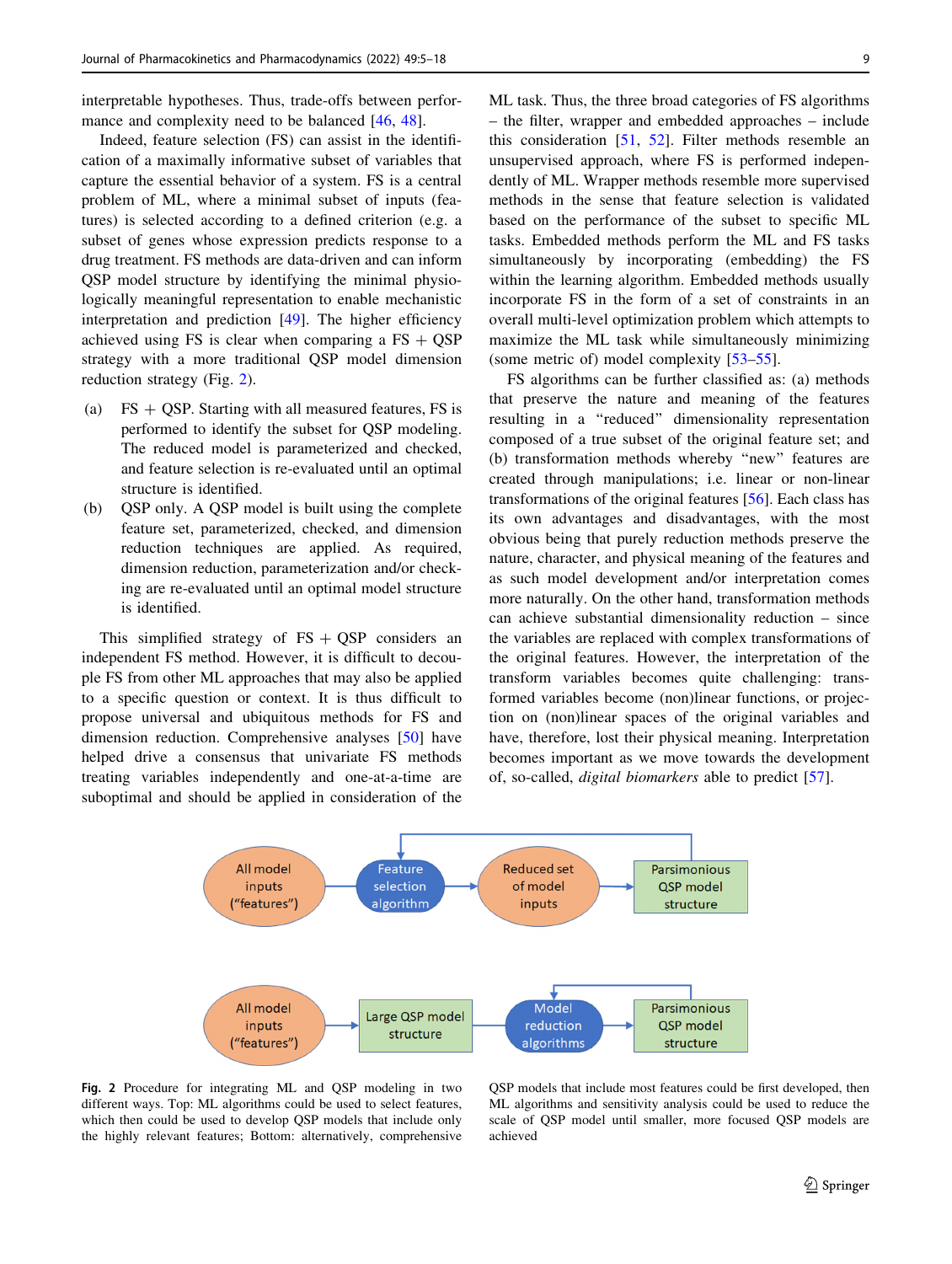The search for quantitative structure–activity relationships (QSAR) is one of the fields that have most benefited from combined developments in ML and FS. QSAR brings together a multitude of interesting problems: (1) a rich and non-uniquely defined input space, since often molecular features are computationally defined expressing a multitude of structural characteristics and molecular descriptors; (2) a formidable ML problem since the relations between structure and activity need to be inferred; and (3) by its nature the feature space can easily become very high-dimensional, thus necessitating the reduction of its dimen-sions [\[50](#page-11-0), [52,](#page-11-0) [58\]](#page-11-0).

### Stochasticity and virtual populations

There are additional case studies of ML applications in pharmacometrics that do not yet create their own category [\[59–61](#page-11-0)], including the use of stochastic approaches to predict the effect of random genetic evolution or small populations [\[62](#page-12-0), [63](#page-12-0)]. However, stochastic approaches are more widely used for the generation of virtual patient populations.

Achieving increased confidence in QSP model predictions for critical decision-making requires model calibration, parameter estimation, sensitivity analysis, uncertainty quantification, and generation of virtual patient populations. Related to their use in parameter estimation, virtual patient populations are used to simulate how variability in patient physiological characteristics explains mechanistic contributions to the variability in response to drugs or other clinical outcomes. The use of virtual population modeling has gained significant attraction over the last decade [\[21](#page-10-0), [64–66\]](#page-12-0). Traditional methods employ initial sampling of a subset of model parameters to construct a large set of potential virtual patient candidates followed by a filtering/ rejection step based on different constraints to generate the final population. The method ensures that the final population of models comprise physiologically plausible models constrained by the feature ranges in the observation. ML methods such as prevalence weighting and other heuristic methods that use Markov chain Monte Carlo sampling have been used to construct virtual population that match the proposed data density [\[21](#page-10-0), [22,](#page-10-0) [64,](#page-12-0) [67,](#page-12-0) [68](#page-12-0)].

The inverse problem of inferring parameters of the mechanistic model has often been formulated as a Bayesian inference problem. Novel generative ML models, such as flow and generative adversarial network normalization, are increasingly investigated for parameter inference of mechanistic models and virtual population constructions [\[69–71](#page-12-0)]. Normalizing flow-based methods are currently used to infer stochastic model parameters in cases where experimental data are acquired from a single individual [\[71](#page-12-0), [72\]](#page-12-0), but they can be readily extended to construct virtual population QSP models. Novel generative adversarial network (GAN) configurations have been shown to allow for construction of populations deterministic models [\[70](#page-12-0)] by addressing complex model parameter inference scenarios involving data from heterogeneous populations.

Sensitivity analysis, uncertainty quantification and virtual population generation requires performing hundreds of thousands of model simulations, another example of the need for ML-facilitated dimension reduction.

## Case studies

The utility of the integrated  $QSP + ML$  approach is, of course, to support decision making during drug discovery, development and registration. Application of a  $\text{OSP} + \text{ML}$ approach requires a determination of the key decision to be addressed, how the model will inform the decision, and how quickly the decision is needed. This will, in turn, determine the balance between pragmatism and deep mechanistic understanding that is required. A number of case studies are reviewed, illustrating current impact of the  $QSP + ML$  method.

# Prediction of therapeutic window for thrombosis treatment

QSP modeling in thrombosis can shed light on important aspects of hemostasis and thrombosis [[73,](#page-12-0) [74\]](#page-12-0). Mechanistic models of the coagulation pathway, and more generally thrombosis, have been used extensively to characterize the kinetics of coagulation and clot formation [[75\]](#page-12-0). Linking the mechanistic outputs of such a model to the clinical endpoints that are reflective of the benefit and risk balance of anti-coagulant therapy should be possible. However, there is uncertainty regarding the mechanistic relationship between clot formation and venous thromboembolic events and bleeding. Because of this uncertainty, machine learning was used to help quantify those relationships [[73,](#page-12-0) [74](#page-12-0)].

The suitability of clinical data for ML can be limited. QSP models can generate data to represent population uncertainty, such as age, gender, pre-existing conditions, missing dose, but still give the output in a uniform manner, which is more suitable for ML. Associations between simulated patient characteristics and multiple trial events may provide insight due to the effects of undescribed biological and physiological mechanisms. Real world event rate data reported from multiple trials using different drugs at different doses was used to tune an event prediction algorithm.

The application of this QSP and ML approach supported clinical development of anti-coagulants, including comparing them to competitor molecules and standards of care,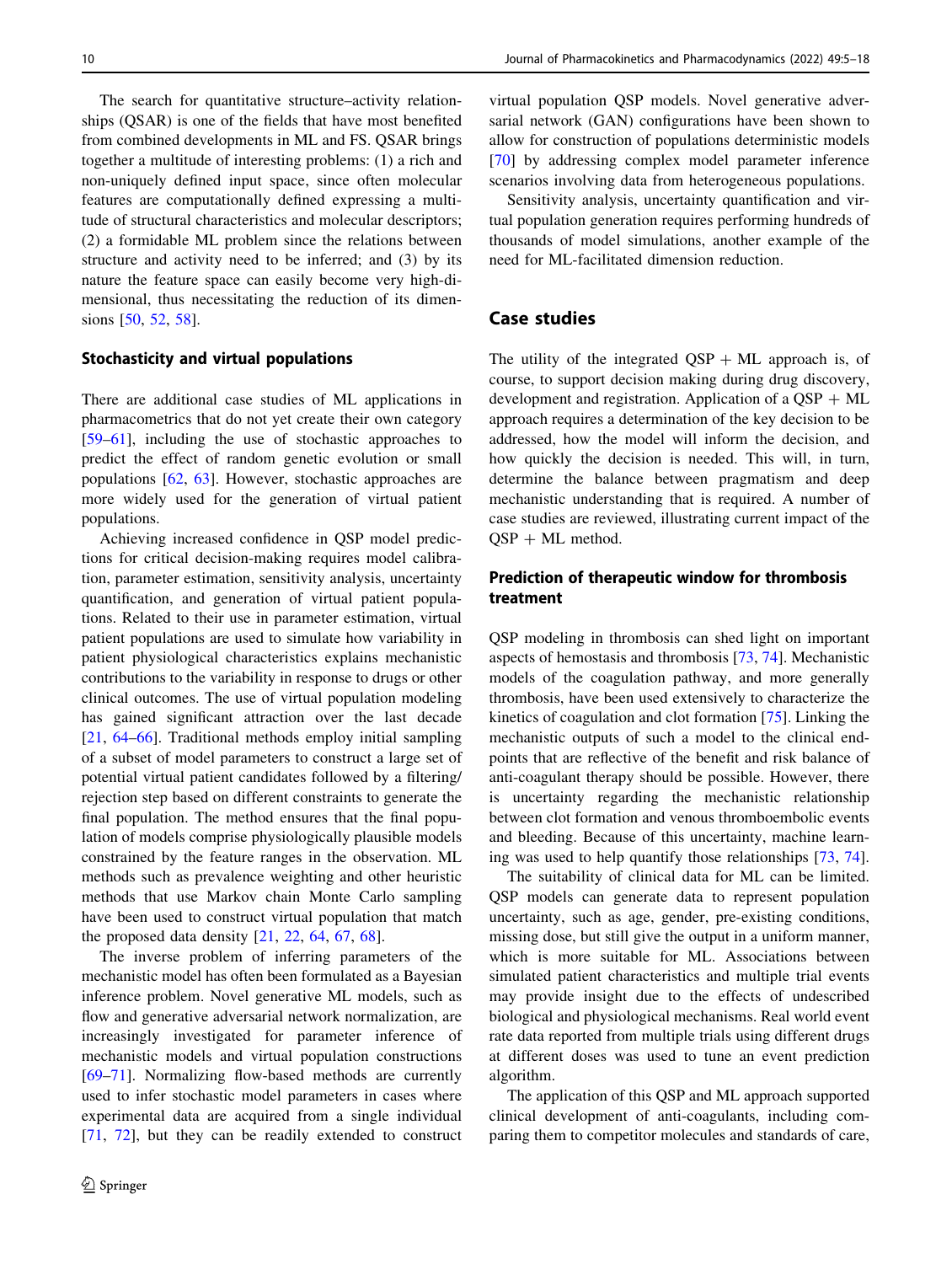informing the design of the venous thromboembolism (VTE) prevention trials in orthopedic surgery, comparing the efficacy and safety of the lead vs. backup, evaluating potential combination therapies, and predicting dosing and therapeutic window for VTE treatment and prevention.

# Prediction of drug induced liver injury from QSP and gene expression data

Although empirical PK/PD is commonly applied to model toxicity, QSP modeling of injury at the cellular and tissue levels – quantitative systems toxicology (QST) – offers advantages for species translation and understanding intraindividual differences that could improve toxicity prediction [[76\]](#page-12-0). The integration of QST with omics data is the subject of the TransQST consortium [[77\]](#page-12-0). An early case study of the approach coupled a QSP model of liver homeostasis with in vitro data to predict in vivo toxicity [\[78](#page-12-0)]. A general theoretical framework to generate QSP models from curated networks and expression data was proposed by Kulkarni et al. by focusing on gene regulatory networks alone [\[79](#page-12-0)]. Following this approach, interactions between genes and known hepatoxicity mechanisms were identified from the literature using natural language processing and used to expand a prebuilt QSP model [\[80](#page-12-0)]. The QSP model described the mechanisms of necrosis, steatosis and cholestasis comprising 112 coupled differential and algebraic equations were constructed, including fat, antioxidant and bile metabolism and transport. Toxicogenomic data was then generated for a specific drug of interest, and ML used to find the differentially expressed genes. The gene list was overlaid on the expanded  $ML +$ QSP network to convert gene-level changes into hypothetical perturbations of the  $ML + OSP$  homeostasis. Simulations were run to understand the relative impact of multiple mechanistic perturbations, and to predict hepatotoxicity.

# QSP model structure inference and reduction of high dimensional data

### Reduction of high dimensional data: Boolean networks and circadian pharmaco-pathomics

Boolean networks model the binary on/off behavior of the variables (elements of the network) and infer the simplest structural relationships that describe the overall behavior of the system, most often applied to describing transcriptomic network behavior. Recent work developed methods for the identification of causal relationships within high dimensional data and for complex dynamic behavior such as circadian rhythms [[81\]](#page-12-0).

#### Regulatory network prediction of T cell differentiation

The immune system has been modeled by a variety of mathematical approaches, including ODE-based models [\[82](#page-12-0)]. The data generated to investigate mechanisms of immune cell activation are predominantly semi-quantitative, with the important aspects being the presence or absence of signaling molecules such as cytokines and the identity and activation state of immune cells measured, for example, by the expression of cell surface markers such as CD4, CD8, CD28 etc. The concentrations of cytokines over time, frequency of cell counts, and other quantitative measures over time may also be of interest but are more difficult to determine.

Modeling the regulatory decision pathways of cell activation using a logic-based approach is a natural way to represent available data [\[83](#page-12-0)] and allows the prediction of T cell fate. In particular, proper activation and differentiation into specialized effector T cells and inducible regulatory T cells are essential for orchestrating the balance between protective immunity and undesired inflammation suppression. Plasticity, the ability to change phenotype and acquire mixed or alternative fates, is a critical property of T cells, enabling them to adapt their function and response to changing environments and contexts. Extracellular cues regulate T cell plasticity via complex signaling, metabolic, and epigenetic networks. The ability to design T cell microenvironments that can elicit specific programming regimes has translational potential for many diseases (e.g., cancer, autoimmune diseases, and transplantation). To understand better how extracellular cytokine milieu and signaling drive T cell differentiation, a logical model of signal transduction networks has been used to comprehensively interrogate its dynamics under hundreds of environmental conditions. ML-based classification of the dynamic response resulted in new evidence that T cell fates depend on specific combinations of stimulating cytokines and quantitative (dosage) and temporal (timing) dynamics [\[84](#page-12-0), [85\]](#page-12-0) and discovery and characterization of novel complex (multi-fate) T cell phenotypes [[84,](#page-12-0) [86](#page-12-0)] as well the extracellular ''recipes'' that can potentially regulate the balance of each phenotype [[84\]](#page-12-0).

#### Reduction of high dimensional data: network inference

Vaccine hyporesponse in the elderly is associated with chronic inflammation and has been studied using multilayer molecular profiling in order to identify mechanisms to target for therapeutic discovery [[87\]](#page-12-0). In order to design a new study to meta-genomic profiling of microbiome, a non-human primate (NHP) study was performed to understand how changes in host immune system response to vaccination (or lack of response) was associated with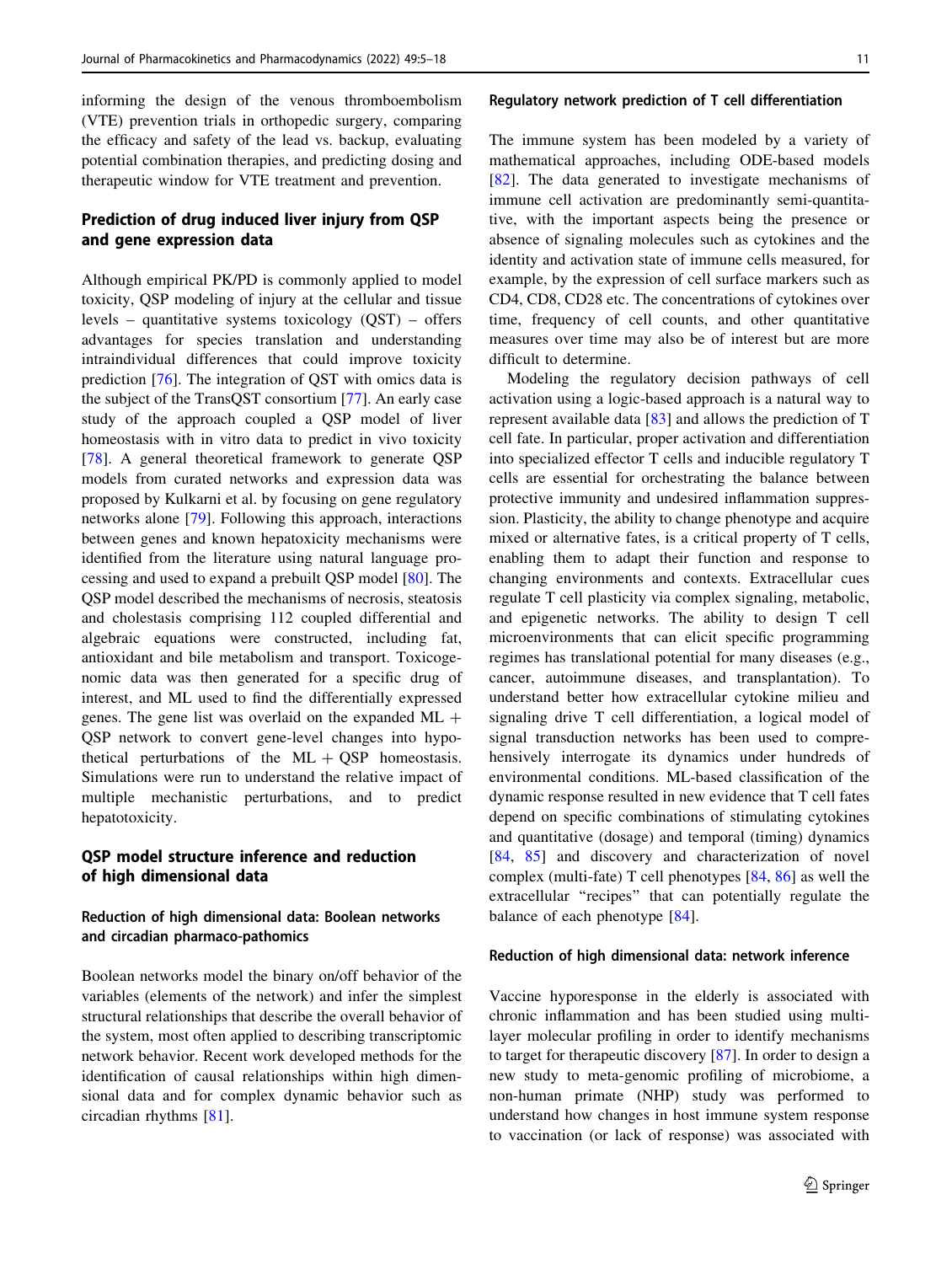changes in microbiome in old versus young animals [\[88](#page-12-0)]. The purpose of these studies was to characterize the behavior of molecular entities that may play a role in diminished vaccine response in older adults as targets for vaccine adjuvant discovery. The ML-based analyses reduced a very large set of data to a small, interpretable set of interactions to support adjuvant identification, and to be developed into a QSP model to support adjuvant validation and the putative clinical development program.

A novel machine learning method was developed with the above considerations [\[48](#page-11-0)]. The method identifies the subset of entities (e.g. genes, proteins, metabolites, cell types) that is the most useful for predicting the behavior of the whole system. It provides important improvements on similar methods, eliminating the need for the user to adjust machine learning parameters that is typical for such methods, and producing a sparse, parsimonious network. Importantly, the method is independent of the distribution of the data, allowing the integration of disparate data types – transcriptomic, proteomic, metabolomic, cell profiling, and demographic data from each subject. Both human and NHP vaccine hyporesponse data [[87,](#page-12-0) [88\]](#page-12-0) were analyzed and the network of entities in common between datasets was identified. Functional annotation [\[89](#page-12-0)] and visualization was performed manually in collaboration with bench scientists to interpret how sub-networks were connected. From this process, the structure of interlinked pro-inflammatory pathways including IL-6, Il-23, monocyte and dendritic cell activation, TNF-alpha and T-cell differentiation were identified to influence B cell class switching and overall response. The relationships between microbial metabolites and dendritic cell maturation as well as B cell antibody production were proposed [[90\]](#page-12-0). These hypotheses are being tested using data from an on-going study.

# Conclusions, discussion and future perspective

# Practical considerations: Implementing ML in a drug discovery & development setting

The adoption of new technologies generally follows the same lifecycle. At first, there will be a group of innovators and early adopters, which eventually leads to a majority group of users (both early and late stage), followed by a group of late-comers [\[91](#page-12-0)]. At the same time, the technology itself has a lifecycle as it changes from a new technology to a growth technology to a mature technology to a declining technology. ML is an interesting case because it has been around for decades; it is really only recently, with the advent of new hardware and algorithm advances, that ML has seen increased adoption in science and society. ML overall is probably in the mature stage of development, but in the growth use phase within society. Within the pharmaceutical industry, the use of ML is not as advanced as other industries, and may still be in the early adopter stage, as companies are starting to identify applications for ML in both the commercial and development space. Whether ML succeeds and becomes the transformative technology in the pharmaceutical industry remains to be seen.

Henstock [[92\]](#page-12-0) argues that implementing ML within a company follows a hierarchical approach, which he refers to as the ''AI hierarchy of needs''. Based on Maslow's hierarchy of needs for personal growth, lower levels of the hierarchy must first be satisfied before moving upwards to the next level (Fig. [3\)](#page-8-0). At the very bottom of the hierarchy, there must be data, algorithms, and hardware before one can even think about using ML. Then the company needs to be aware that ML can be used to solve the problem. Once aware, companies realize they do not have the expertise themselves to solve it, so they must contract or partner with others that can. Over time, the company starts to build the resources to do ML internally and eventually starts to do so. With continued effort these capabilities mature, and the company becomes reliant on ML, capable of handling most problems with their own internal solutions, before maturing into a full-fledge AI-driven organization, where the company derives its competitive advantage from its ML algorithms. Most Pharma companies are somewhere between the AI Outsourcing and Collaboration stage and ML-capable stage. No pharma company is AI-driven, and one could even argue that this may be impossible for a Pharma company; that Pharma should target an AI-enabled organization where AI is just one factor used to derive its competitive advantage.

To start to implement ML within a company requires the obvious resources like qualified personnel and computer hardware/software able to process big data. Further, there are cultural constructs that can improve the adoption of ML at a company [\[93](#page-13-0)]. Below are a few constructs identified from experience to improve the success of ML at a company.

ML can be oversold as a magic solution to every problem, but it is not. The lay press has given the impression that ML will one day rule the world (as in science fiction movies). However, ML does have its limits despite the great strides in the use of ML from self-driving cars to improving health care that have demonstrated the vast potential of the approach. The right framework to think through is how to better understand an organization's decisions, how those decisions are currently made, when are they going to be made in the future, what information would be helpful to have at the time of the decision being made, and then, finally, how the data can be collected, processed, analyzed, and translated into an insight to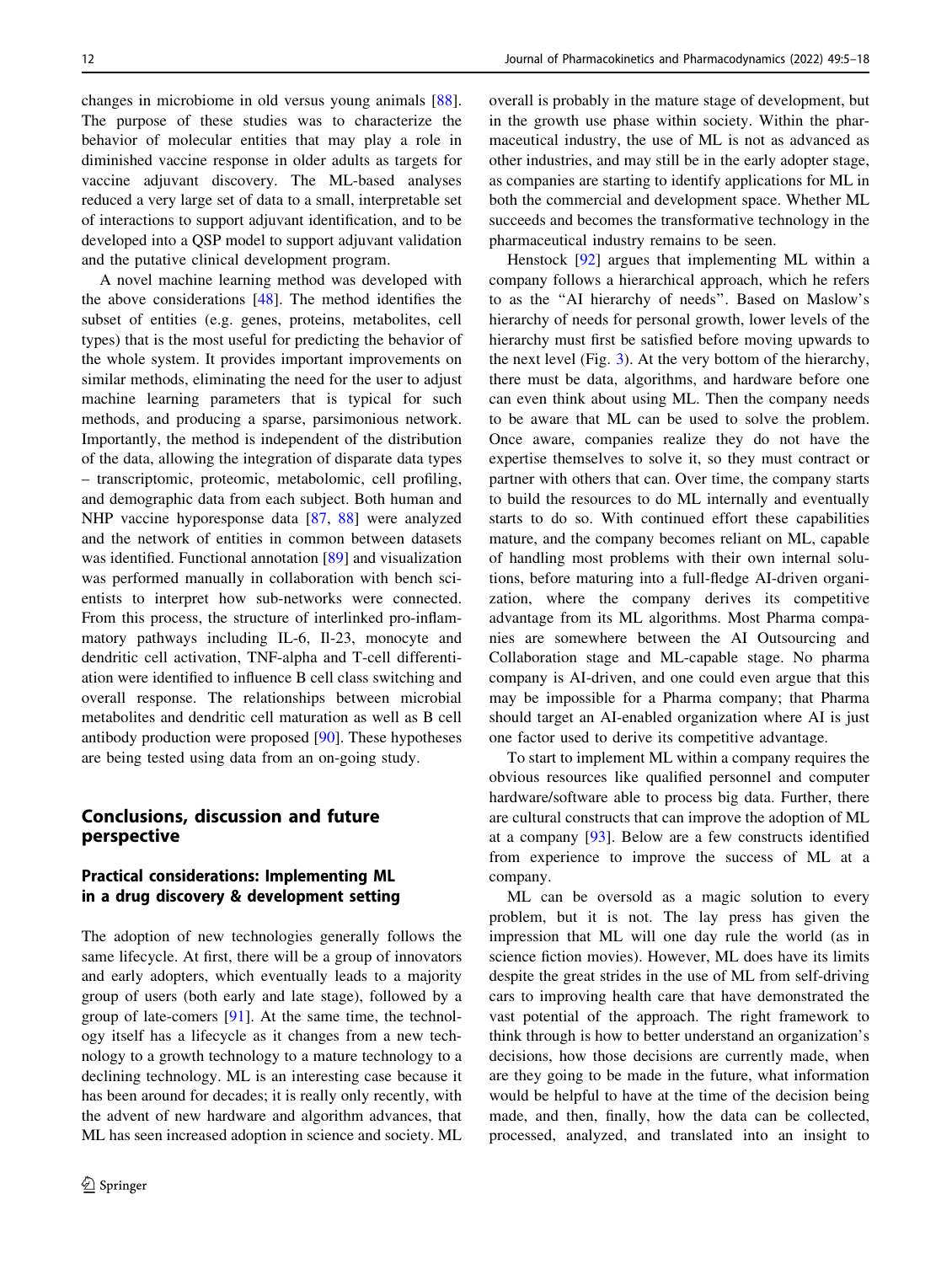<span id="page-8-0"></span>

inform that decision (Ryan Moore, personal communication, 2021). Sell the vision of what ML looks like when effectively integrated into this framework.

When first starting a ML group, don't let the first problem you tackle be a ''moon shot''. Don't start with a big problem. Start small. Look for quick wins and early successes. First impressions matter. Tackling a hard problem and producing a less than satisfactory result will tarnish the perception of all future work, particularly when other projects fall short. Start with a smaller problem and compare results to traditional methods. For example, a supervised classification problem could compare a neural network to results from a logistic regression analysis. Once the group has some successes under their belt, start to tackle bigger, more ambitious projects, and then move onto the ''moon shots''.

Collaboration is mission-critical. Often the data scientists performing the ML do not have the same skill set as the subject matter experts of the problem at hand, an example being using ML to classify the presence or absence of tumors in radiological scans (few radiologists can program use ML). Whatever projects are started, they should be done in a collaborative, inter-disciplinary manner. Data scientists should never work in a silo and then present their results to teams after the analysis is complete. Working in a collaboration leads to ''buy-in'' from all team members and a sense of ownership in the results, which may lead to greater use adoption in the future. Collaboratory teams can also lead to synergies, or identify project bounds, that a single data scientist may not be aware of. At the same time, the data scientist should be aware of turf issues among groups. For example, there has always been an uneasiness between ML and statistics (and the age-old question – ''what is the difference between ML and statistics anyway?), which may translate to how these groups work together. Going back to the use of logistic regression for classification, traditional statistics groups may see that as their purview and may not be happy with another group doing it, so it's important to be aware and delicate in this regard.

Communication is the key to success and there are many facets to this. First, there must be clear communication and agreement on the problem to solve. Albert Einstein once said that ''If I were given one hour to save the planet, I would spend 59 min defining the problem and one minute resolving it.'' A great solution is worthless if it solves the wrong problem. Second, the importance of hiring data scientists that can explain what it is they are doing cannot be overstated. Invariably, ML presentations to non-ML scientists require at least some level of explanation regarding the methods being used. Data scientists that cannot explain their methods in everyday language lower the chance for a particular model to be accepted and adopted. Some companies have taken to hire model translators, who are not involved in the actual modeling itself, whose job is to translate the problem to the data scientists and then to help the data scientists explain the mechanics and modeling results into common language that everyone can understand it.

#### Challenges and future perspectives

The current state of the art does not include fully integrated hybrid  $\text{QSP} + \text{ML}$  models. The case studies presented are ML-assisted QSP modeling, using ML to address weaknesses of QSP models. ML can be applied to parameterize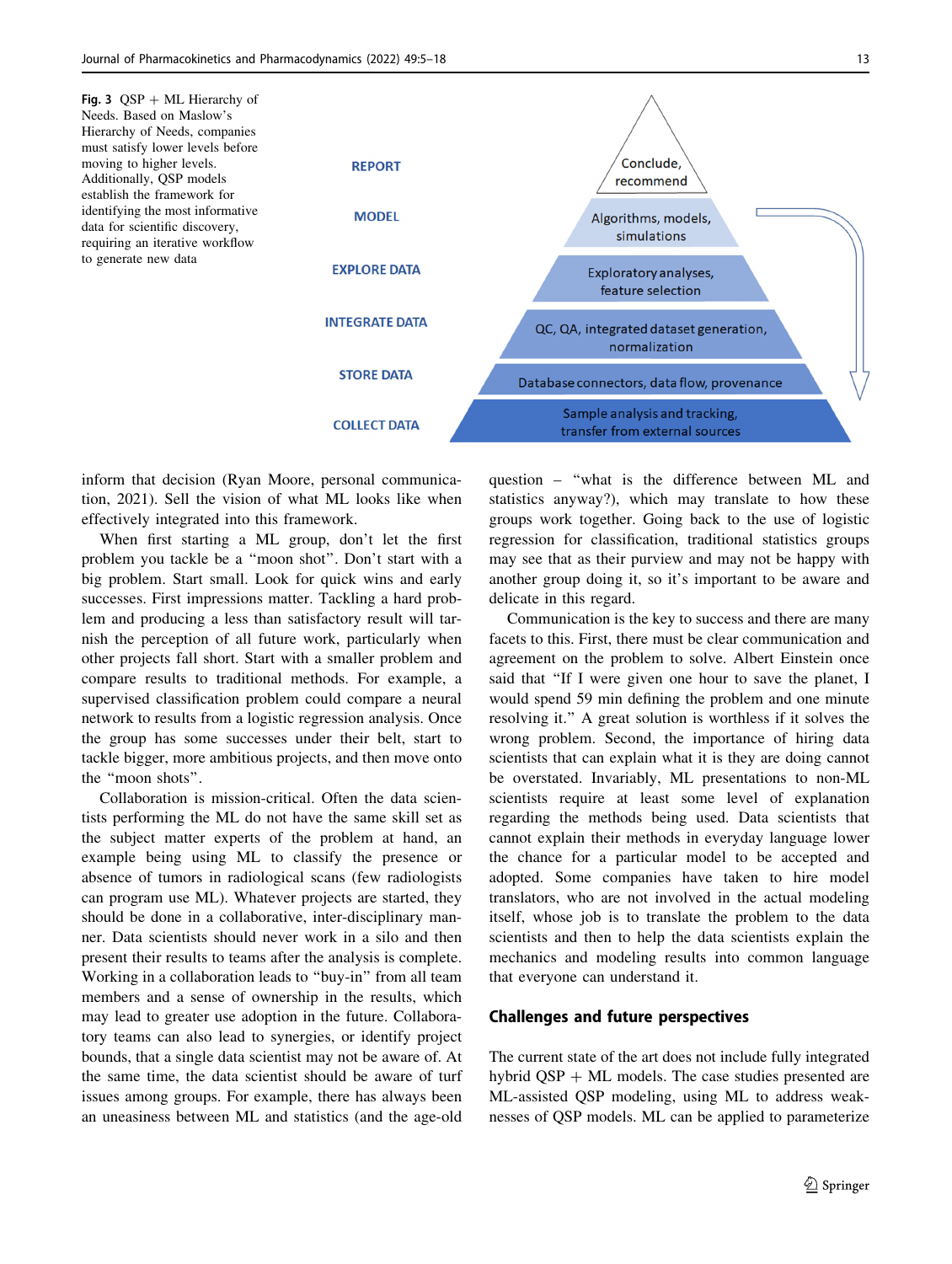QSP models, analyze QSP model simulation, optimize computational burden and one-time feature selection to inform QSP model structure. The desired future state is to use hybrid models to iteratively uncover black box mechanisms through rigorous, systematic analysis, linking therapeutic interventions to the probability of clinical events.

From our perspective, the success of developing new drug therapies will be increased if QSP modeling is applied earlier and deeper. For example, even before data is collected, QSP models serve as a framework for a research team to align on assumptions, to prioritize the key gaps where data should be collected, and to design experiments that maximize the value of the investment into new data generation. Integrating ML into this process enhances all aspects of this process.

A continuing challenge is the lack of high-quality, highvolume clinical data. Advances in the technologies supporting decentralized trials such as smart phones, wearable and blood self-collection devices, and in the establishment of collaborative clinical data warehouses, offer new data resources but are accompanied by new challenges in bridging and integrating data. ML is used to simulate QSP models, generating virtual patients that reflect variability of model parameters. This approach is used to predict distribution of response given, for example, genotypic characteristics of a population. Hybrid  $QSP + ML$  models improve this surrogate model approach by concurrently optimizing model structure with simulation, rather than building the simulations from a fixed QSP model.

The next generation of QSP modeler will be called upon to cross yet more interdisciplinary boundaries. The successful impact of QSP is entirely due to the mathematical modelers who are also disease biologists and clinical pharmacologists, delivering analyses. These modelers successfully addressed key questions during the development process, through regulatory agency submissions, that could not otherwise be answered. The expertise of numerical analysts is now needed to build the collaborative expertise necessary for identifying and addressing a new class of questions. ML expertise conversely promises tools for automating the modeling process and providing accessibility for non-modelers and modelers, alike (does one have to be an auto mechanic to drive a car?).

The integration of QSP and ML is in its early stages of moving from evaluating available technical tools to building case studies. Such integration offers multiple advantages from providing data-driven QSP model parameterization, to imposing a QSP model framework to increase interpretability of high dimensional data and fully data-driven QSP model structure discovery.

Driven by advances in data acquisition and warehousing technology, as well as the improved understanding of key

questions where  $OSP + ML$  can add significant value, the field is rapidly moving and we envision that the guidance for best practices will soon be needed. We hope the current perspective and review provides a snapshot of the rapidly developing field and evolves into such guidance with the continuous contribution of the  $\text{OSP} + \text{ML}$  community.

### Glossary

| Black box               | A model for which the inputs and outputs are                                                                                                        |
|-------------------------|-----------------------------------------------------------------------------------------------------------------------------------------------------|
|                         | observable but not the internal workings e.g. it<br>is not possible to determine which features of<br>are used by facial recognition<br>image<br>an |
|                         | algorithms                                                                                                                                          |
| Constraint-based        | Approaches to generate a solution to a mathe-                                                                                                       |
| approaches              | matical model that impose conditions such as                                                                                                        |
|                         | minimum and maximum values                                                                                                                          |
| Deep neural<br>networks | Neural network inputs and outputs are con-                                                                                                          |
|                         | nected via one or more hidden layers. Deep                                                                                                          |
|                         | neural networks are those with many hidden<br>layers that allow the neural network to learn                                                         |
|                         | more complex patterns in training data                                                                                                              |
| Digital biomarkers      | Physiological and behavioral data collected and                                                                                                     |
|                         | measured by means of digital devices such as a                                                                                                      |
|                         | Holter monitor                                                                                                                                      |
| Feature selection       | The process of selecting a subset of data to aid                                                                                                    |
|                         | in interpretation                                                                                                                                   |
| Generative adver-       | A field of ML that uses an unsupervised                                                                                                             |
| sarial network          | "game" to improve a neural network model.                                                                                                           |
|                         | The generator generates neural networks and an                                                                                                      |
|                         | adversarial network compares outputs: both                                                                                                          |
|                         | improve over repeated cycles                                                                                                                        |
| Grey box                | A model that combines known and estimated                                                                                                           |
|                         | (unknown) terms and/or equations                                                                                                                    |
| Machine learning        | The study of computer algorithms that learn                                                                                                         |
| (ML)                    | and adapt without following explicit instruc-                                                                                                       |
|                         | tions, to analyze and draw inferences from                                                                                                          |
| Neural network          | patterns in data<br>A mathematical function built from layers of                                                                                    |
| (NN)                    | nonlinear transformations. The approach is                                                                                                          |
|                         | inspired by the way neurons are hypothesized                                                                                                        |
|                         | to interact during learning: a network connec-                                                                                                      |
|                         | tion strengthens if is excitatory and weakens if                                                                                                    |
|                         | inhibitory.                                                                                                                                         |
| Pharmaco-               | Automated machine learning-based classifica-                                                                                                        |
| pathomics               | tion of pathology images generated in clinical                                                                                                      |
|                         | pharmacology trials                                                                                                                                 |
| Predictive              | Modeling that predicts the response of a change                                                                                                     |
| Modeling                | to the system                                                                                                                                       |
| QSP modelling           | Modeling to describe quantitative interactions                                                                                                      |
|                         | between a drug and the human system                                                                                                                 |
| Rich mutliplexed        | Multiple datasets generated from a single set of                                                                                                    |
| data                    | samples. Implies profiling data such as tran-                                                                                                       |
|                         | scriptomics, proteomics, and metabolomics                                                                                                           |
| Scientific machine      | A form of machine learning which incorporates                                                                                                       |
| learning                | mechanistic scientific laws into the learning                                                                                                       |
|                         | process or architectures [94]                                                                                                                       |
| Surrogate machine       | Machine learning models trained to emulate the                                                                                                      |
| learning models         | input output behavior of scientific simulations.                                                                                                    |
|                         | Usually, these models are trained as accelerated                                                                                                    |
|                         | oracles for computing how simulations will                                                                                                          |
|                         | perform at new parameters.                                                                                                                          |
|                         |                                                                                                                                                     |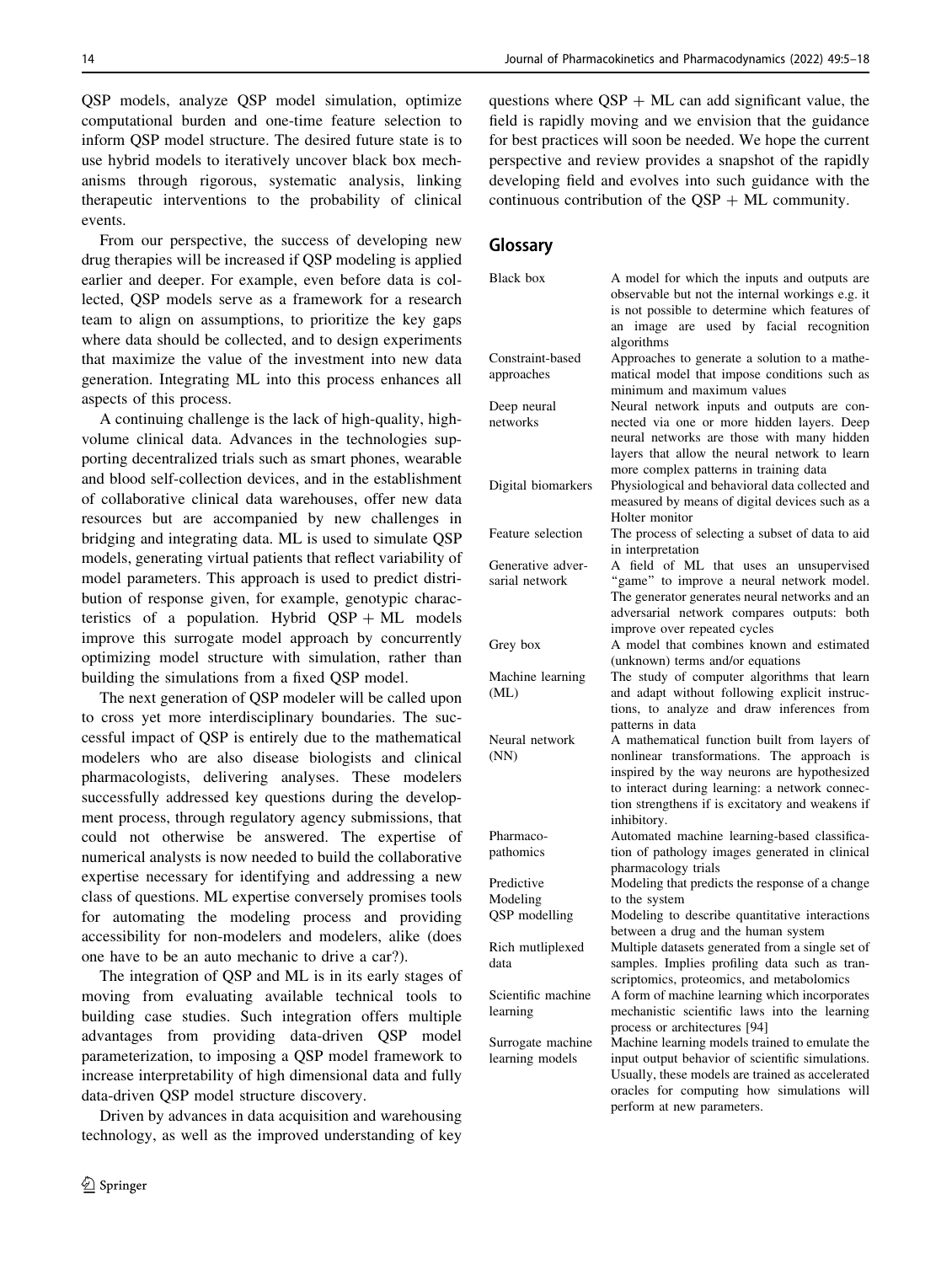<span id="page-10-0"></span>White box A model with known, observable and/or interpretable relationships between variables.

Acknowledgements IPA acknowledges support from National Institutes of Health (NIH) Grant GM131800. TH acknowledges support from NIH grant 1R35GM119770. CR acknowledges support from Advanced Research Projects Agency – Energy grants DE-AR0001222 and DE-AR0001211 and National Science Foundation grant IIP-1938400. TZ acknowledges support from Grant 1016183 ARMY W911NF-20-1-0192. P.B. is a current employee of Astellas Pharma Inc., L.C. is a current employee of Bristol-Myers Squibb, C.R. is a current employee of Pumas-AI, K.S. is a current employee of Applied BioMath, C.R.C. is a current employee of Merck Sharp & Dohme Corp., a subsidiary of Merck & Co., Inc., Kenilworth, NJ, USA. Company employees may own stock and/or stock options. We thank Sophia Richardson for the graphic design of Figure [1](#page-3-0).

Open Access This article is licensed under a Creative Commons Attribution 4.0 International License, which permits use, sharing, adaptation, distribution and reproduction in any medium or format, as long as you give appropriate credit to the original author(s) and the source, provide a link to the Creative Commons licence, and indicate if changes were made. The images or other third party material in this article are included in the article's Creative Commons licence, unless indicated otherwise in a credit line to the material. If material is not included in the article's Creative Commons licence and your intended use is not permitted by statutory regulation or exceeds the permitted use, you will need to obtain permission directly from the copyright holder. To view a copy of this licence, visit [http://creativecommons.](http://creativecommons.org/licenses/by/4.0/) [org/licenses/by/4.0/.](http://creativecommons.org/licenses/by/4.0/)

# References

- 1. Maharao N, Antontsev V, Wright M, Varshney J (2020) Entering the era of computationally driven drug development. Drug Metab Rev 52(2):283–298
- 2. Azer K, Kaddi CD, Barrett JS, Bai JP, McQuade ST, Merrill NJ, Piccoli B, Neves-Zaph S, Marchetti L, and Lombardo R (2021) History and future perspectives on the discipline of Quantitative Systems Pharmacology modeling and its applications. Front. Physiol. 12.
- 3. Bluestone JA, Auchincloss H, Nepom GT, Rotrosen D, Clair EWS, Turka LA (2010) The immune tolerance network at 10 years: tolerance research at the bedside. Nat Rev Immunol 10(11):797–803
- 4. Hu H, Correll M, Kvecher L, Osmond M, Clark J, Bekhash A, Schwab G, Gao D, Gao J, Kubatin V (2011) DW4TR: a data warehouse for translational research. J Biomed Inform 44(6):1004–1019
- 5. Holmes JH, Elliott TE, Brown JS, Raebel MA, Davidson A, Nelson AF, Chung A, La Chance P, Steiner JF (2014) Clinical research data warehouse governance for distributed research networks in the USA: a systematic review of the literature. J Am Med Inform Assoc 21(4):730–736
- 6. Sorger PK, Allerheiligen SR, Abernethy DR, Altman RB, Brouwer KL, Califano A, D'Argenio DZ, Iyengar R, Jusko WJ, and Lalonde R. Quantitative and systems pharmacology in the post-genomic era: new approaches to discovering drugs and understanding therapeutic mechanisms. in An NIH white paper by the QSP workshop group. 2011. NIH Bethesda Bethesda, MD
- 7. Wang Y, Zhu H, Madabushi R, Liu Q, Huang SM, Zineh I (2019) Model-informed drug development: current us regulatory practice

and future considerations. Clin Pharmacol Ther 105(4):899–911. <https://doi.org/10.1002/cpt.1363>

- 8. Zhang X, Yang Y, Grimstein M, Fan J, Grillo JA, Huang SM, Zhu H, Wang Y (2020) Application of PBPK modeling and simulation for regulatory decision making and its impact on us prescribing information: an update on the 2018–2019 submissions to the US FDA's office of clinical pharmacology. JCP 60:S160–S178
- 9. Bi Y, Liu J, Wang J, Epps RE, Kettl D, Marcus K, Seo S, Zhu H, Wang Y (2019) Model-informed drug development approach supporting approval of adalimumab (HUMIRA) in adolescent patients with hidradenitis suppurativa: a regulatory perspective. AAPS J 21(5):1–6
- 10. Tegenge MA, Mahmood I, Forshee R (2019) Clinical pharmacology review of plasma-derived and recombinant protein products: CBER experience and perspectives on model-informed drug development. Haemophilia 25(4):e240–e246
- 11. Bradshaw EL, Spilker ME, Zang R, Bansal L, He H, Jones RD, Le K, Penney M, Schuck E, Topp B (2019) Applications of quantitative systems pharmacology in model-informed drug discovery: perspective on impact and opportunities. CPT PSP 8(11):777–791
- 12. Nijsen M, Wu F, Bansal L, Bradshaw-Pierce E, Chan JR, Liederer BM, Mettetal JT, Schroeder P, Schuck E, Tsai A, Xu C, Chimalakonda A, Le K, Penney M, Topp B, Yamada A, Spilker ME (2018) Preclinical QSP modeling in the pharmaceutical industry: An IQ consortium survey examining the current landscape. CPT Pharmacometrics Syst Pharmacol 7(3):135–146. <https://doi.org/10.1002/psp4.12282>
- 13. Aghimari S, Amin R, Helikar T (2021) Recent applications of Quantitative Systems Pharmacology and Machine Learning models across diseases. J Pharmacokinetics Pharmacodynamics. <https://doi.org/10.1007/s10928-021-09790-9>
- 14. Gadkar K, Kirouac D, Mager D, van der Graaf PH, Ramanujan S (2016) A six-stage workflow for robust application of systems pharmacology. CPT PSP 5(5):235–249
- 15. Willcox KE, Ghattas O, Heimbach P (2021) The imperative of physics-based modeling and inverse theory in computational science. Nat Comput Sci 1(3):166–168
- 16. Camacho DM, Collins KM, Powers RK, Costello JC, Collins JJ (2018) Next-generation machine learning for biological networks. Cell 173(7):1581–1592
- 17. Price WN (2018) Big data and black-box medical algorithms. Sci Transl Med. <https://doi.org/10.1126/scitranslmed.aao5333>
- 18. Asher MJ, Croke BF, Jakeman AJ, Peeters LJ (2015) A review of surrogate models and their application to groundwater modeling. Water Resources Res 51(8):5957–5973
- 19. Loskot P, Atitey K, Mihaylova L (2019) Comprehensive review of models and methods for inferences in bio-chemical reaction networks. Front Genet 10:549
- 20. Uluseker C, Simoni G, Marchetti L, Dauriz M, Matone A, Priami C (2018) A closed-loop multi-level model of glucose homeostasis. PLoS ONE 13(2):e0190627
- 21. Allen R, Rieger TR, Musante CJ (2016) Efficient generation and selection of virtual populations in quantitative systems pharmacology models. CPT PSP 5(3):140–146
- 22. Rieger TR, Allen RJ, Bystricky L, Chen Y, Colopy GW, Cui Y, Gonzalez A, Liu Y, White R, Everett R (2018) Improving the generation and selection of virtual populations in quantitative systems pharmacology models. Progress Biophys Molec Bio 139:15–22
- 23. Duffull S, Gulati A (2020) Potential issues with virtual populations when applied to nonlinear quantitative systems pharmacology models. CPT PSP 9(11):613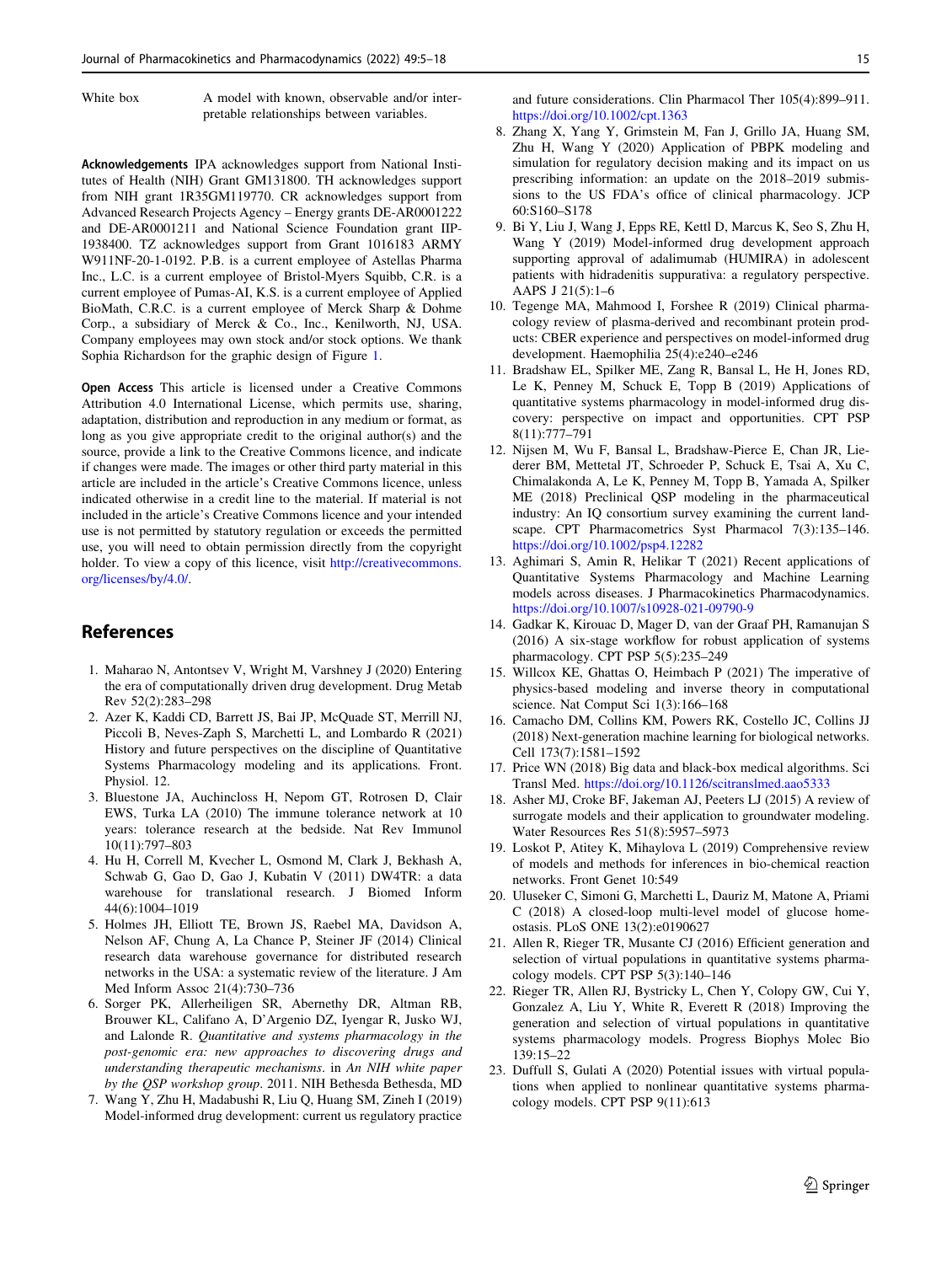- <span id="page-11-0"></span>24. Cheng L, Wei G-W, Leil T (2019) Review of quantitative systems pharmacological modeling in thrombosis. Commun Inf Syst 19(3):219
- 25. Dobrescu A, Giuffrida MV, Tsaftaris SA (2020) Doing more with less: a multitask deep learning approach in plant phenotyping. Front Plant Sci 11:141
- 26. Sedghamiz H, Morris M, Craddock TJ, Whitley D, Broderick G (2019) Bio-modelchecker: using bounded constraint satisfaction to seamlessly integrate observed behavior with prior knowledge of biological networks. Front Bioeng Biotechnol 7:48
- 27. Morris MC, Chapman TJ, Pichichero ME, Broderick G (2020) Immune network modeling predicts specific nasopharyngeal and peripheral immune dysregulation in otitis-prone children. Front Immunol 11:1168
- 28. Molinelli EJ, Korkut A, Wang W, Miller ML, Gauthier NP, Jing X, Kaushik P, He Q, Mills G, Solit DB (2013) Perturbation biology: inferring signaling networks in cellular systems. PLoS Comp Bio 9(12):e1003290
- 29. Puniya BL, Amin R, Lichter B, Moore R, Ciurej A, Bennett SJ, Barberis M, Helikar T (2021) Integrative computational approach identifies drug targets in CD4+ T-cell-mediated immune disorders. NPJ Syst Biol Appl 7(1):1–18
- 30. Eduati F, Jaaks P, Wappler J, Cramer T, Merten CA, Garnett MJ, Saez-Rodriguez J (2020) Patient-specific logic models of signaling pathways from screenings on cancer biopsies to prioritize personalized combination therapies. Mol Syst Biol 16(2):e8664
- 31. Raissi M, Perdikaris P, Karniadakis GE (2019) Physics-informed neural networks: A deep learning framework for solving forward and inverse problems involving nonlinear partial differential equations. J Comput Phys 378:686–707
- 32. Lagergren JH, Nardini JT, Baker RE, Simpson MJ, Flores KB (2020) Biologically-informed neural networks guide mechanistic modeling from sparse experimental data. PLoS Comp Bio 16(12):e1008462. <https://doi.org/10.1371/journal.pcbi.1008462>
- 33. Shankar V, Portwood G, Mohan A, Mitra P, Rackauckas C, Wilson L, Schmidt D, and Viswanathan V. Learning non-linear spatio-temporal dynamics with convolutional Neural ODEs. in Third Workshop on Machine Learning and the Physical Sciences (NeurIPS 2020). 2020.
- 34. Lu L, Meng X, Mao Z, Karniadakis GE (2021) DeepXDE: A deep learning library for solving differential equations. SIAM Rev 63(1):208–228
- 35. Bottero L, Calisto F, Graziano G, Pagliarino V, Scauda M, Tiengo S, Azeglio S (2020) Physics-informed machine learning simulator for wildfire propagation. arXiv preprint 2012:06825
- 36. Rackauckas C, Ma Y, Martensen J, Warner C, Zubov K, Supekar R, Skinner D, Ramadhan A, Edelman A (2020) Universal differential equations for scientific machine learning. arXiv preprint 2001:04385
- 37. Bills A, Sripad S, Fredericks WL, Guttenberg M, Charles D, Frank E, Viswanathan V (2020) Universal battery performance and degradation model for electric aircraft. arXiv 2008:01527
- 38. Ramadhan A, Marshall J, Souza A, Wagner GL, Ponnapati M, Rackauckas C (2020) Capturing missing physics in climate model parameterizations using neural differential equations. arXiv 2010:12559
- 39. Dandekar R, Chung K, Dixit V, Tarek M, Garcia-Valadez A, Vemula KV, Rackauckas C (2020) Bayesian neural ordinary differential equations. arXiv 2012:07244
- 40. Wang S, Teng Y, and Perdikaris P (2020) Understanding and mitigating gradient pathologies in physics-informed neural networks. arXiv preprint
- 41. Rahaman N, Baratin A, Arpit D, Draxler F, Lin M, Hamprecht F, Bengio Y, and Courville A. On the spectral bias of neural networks. in International Conference on Machine Learning. 2019. PMLR
- 42. Anantharaman R, Ma Y, Gowda S, Laughman C, Shah V, Edelman A, and Rackauckas C (2020) Accelerating simulation of stiff nonlinear systems using continuous-time echo state networks. arXiv preprint
- 43. Kim S, Ji W, Deng S, and Rackauckas C (2021) Stiff neural ordinary differential equations. arXiv preprint
- 44. Alber M, Tepole AB, Cannon WR, De S, Dura-Bernal S, Garikipati K, Karniadakis G, Lytton WW, Perdikaris P, Petzold L (2019) Integrating machine learning and multiscale modeling perspectives, challenges, and opportunities in the biological, biomedical, and behavioral sciences. NPJ Digit Med 2(1):1–11
- 45. Snowden TJ, van der Graaf PH, Tindall MJ (2018) Model reduction in mathematical pharmacology. J Pharmacokinet Pharmacodyn 45(4):537–555
- 46. Hasegawa C, Duffull SB (2018) Selection and qualification of simplified QSP models when using model order reduction techniques. AAPS J 20(1):1–11
- 47. Di Achille P, Parikh J, Khamzin S, Solovyova O, Kozloski J, Gurev V (2020) Model order reduction for left ventricular mechanics via congruency training. PLoS ONE 15(1):e0219876
- 48. Hayes S, Sachs J, Cho CR (2021) From complex data to biological insight: 'DEKER' feature selection and network inferenc. J Pharmacokinet Pharmacodyn. [https://doi.org/10.1007/s10928-](https://doi.org/10.1007/s10928-021-09792-7) [021-09792-7](https://doi.org/10.1007/s10928-021-09792-7)
- 49. Derbalah A, Al-Sallami H, Hasegawa C, Gulati A, and Duffull SB (2020) A framework for simplification of quantitative systems pharmacology models in clinical pharmacology. Br. J. Clin. Pharmacol.
- 50. Eklund M, Norinder U, Boyer S, Carlsson L (2012) Benchmarking variable selection in QSAR. Mol Inform 31(2):173–179
- 51. Escolano F, Suau P, and Bonev B (2009) Feature Selection and Transformation. Information Theory in Computer Vision and Pattern Recognition 211–269.
- 52. Eklund M, Norinder U, Boyer S, Carlsson L (2014) Choosing feature selection and learning algorithms in QSAR. J Chem Inf Model 54(3):837–843
- 53. Xue Y, Li Z-R, Yap CW, Sun LZ, Chen X, Chen YZ (2004) Effect of molecular descriptor feature selection in support vector machine classification of pharmacokinetic and toxicological properties of chemical agents. J Chem Inf Comput Sci 44(5):1630–1638
- 54. Androulakis IP (2005) Selecting maximally informative genes. Comput Chem Eng 29(3):535–546
- 55. Wu J, Androulakis IP (2005) Exploring classifiability metrics for selecting informative genes. Computer Aided Chemical Engineering. Elsevier, pp 577–582
- 56. Masaeli M, Fung G, and Dy JG. From transformation-based dimensionality reduction to feature selection. in ICML. 2010.
- 57. Guthrie NL, Carpenter J, Edwards KL, Appelbaum KJ, Dey S, Eisenberg DM, Katz DL, Berman MA (2019) Emergence of digital biomarkers to predict and modify treatment efficacy: machine learning study. BMJ Open 9(7):0710
- 58. Khan AU (2016) Descriptors and their selection methods in QSAR analysis: paradigm for drug design. Drug Discov Today 21(8):1291–1302
- 59. McComb M, Ramanathan M (2020) Generalized pharmacometric modeling, a novel paradigm for integrating machine learning algorithms: a case study of metabolomic biomarkers. Clin Pharmacol Ther 107(6):1343–1351
- 60. Houy N, Le Grand F (2018) Optimal dynamic regimens with artificial intelligence: The case of temozolomide. PLoS ONE 13(6):e0199076
- 61. Chen EP, Bondi RW, Michalski PJ (2021) Model-based Target Pharmacology Assessment (mTPA): An Approach Using PBPK/ PD modeling and machine learning to design medicinal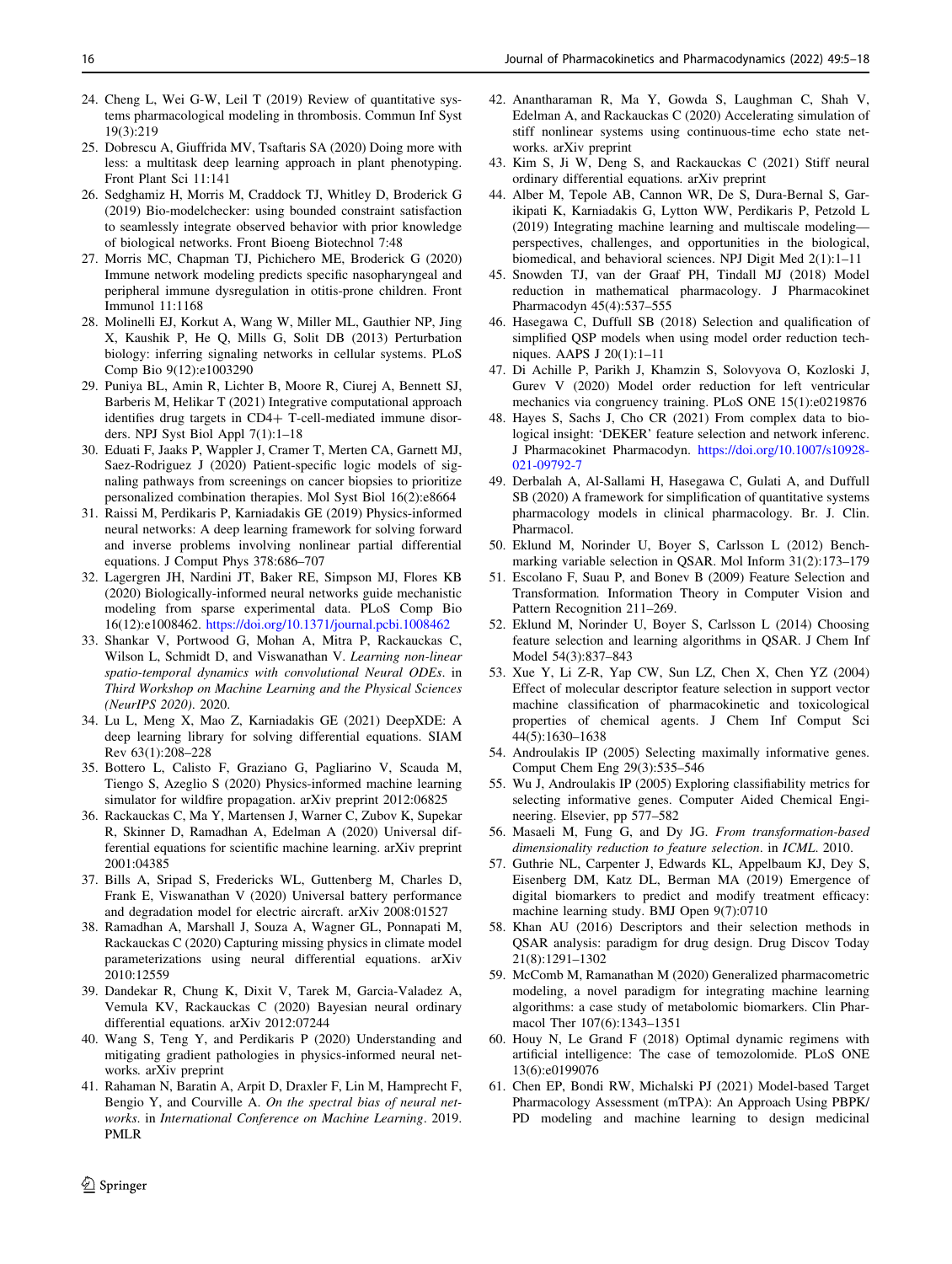<span id="page-12-0"></span>chemistry and dmpk strategies in early drug discovery. J Med Chem 64(6):3185–3196

- 62. Lee HY, Giorgi EE, Keele BF, Gaschen B, Athreya GS, Salazar-Gonzalez JF, Pham KT, Goepfert PA, Kilby JM, Saag MS (2009) Modeling sequence evolution in acute HIV-1 infection. J Theor Biol 261(2):341–360
- 63. Irurzun-Arana I, Rackauckas C, McDonald TO, and Trocóniz IF (2020) Beyond deterministic models in drug discovery and development. Trends Pharmacol. Sci.
- 64. Schmidt BJ, Casey FP, Paterson T, Chan JR (2013) Alternate virtual populations elucidate the type I interferon signature predictive of the response to rituximab in rheumatoid arthritis. BMC Bioinformatics 14(1):1–16
- 65. Jamei M, Dickinson GL, Rostami-Hodjegan A (2009) A framework for assessing inter-individual variability in pharmacokinetics using virtual human populations and integrating general knowledge of physical chemistry, biology, anatomy, physiology and genetics: a tale of 'bottom-up'vs 'top-down'recognition of covariates. Drug Metab Pharmacokinet 24(1):53–75
- 66. Gadkar K, Budha N, Baruch A, Davis J, Fielder P, Ramanujan S (2014) A mechanistic systems pharmacology model for prediction of LDL cholesterol lowering by PCSK9 antagonism in human dyslipidemic populations. CPT PSP 3(11):1–9
- 67. Cheng Y, Thalhauser CJ, Smithline S, Pagidala J, Miladinov M, Vezina HE, Gupta M, Leil TA, Schmidt BJ (2017) QSP toolbox: computational implementation of integrated workflow components for deploying multi-scale mechanistic models. AAPS J 19(4):1002–1016
- 68. Lawson BA, Drovandi CC, Cusimano N, Burrage P, Rodriguez B, Burrage K (2018) Unlocking data sets by calibrating populations of models to data density: A study in atrial electrophysiology. Sci Advances 4(1):e1701676
- 69. Gonçalves PJ, Lueckmann J-M, Deistler M, Nonnenmacher M, Öcal K, Bassetto G, Chintaluri C, Podlaski WF, Haddad SA, Vogels TP (2020) Training deep neural density estimators to identify mechanistic models of neural dynamics. Elife 9:e56261
- 70. Parikh J, Kozloski J, and Gurev V (2020) Integration of AI and mechanistic modeling in generative adversarial networks for stochastic inverse problems. arXiv preprint
- 71. Lueckmann J-M, Boelts J, Greenberg D, Goncalves P, and Macke J. Benchmarking Simulation-Based Inference. in International Conference on Artificial Intelligence and Statistics. 2021. PMLR
- 72. Cranmer K, Brehmer J, Louppe G (2020) The frontier of simulation-based inference. PNAS 117(48):30055–30062
- 73. Albanese A, Cheng L, Ursino M, Chbat NW (2016) An integrated mathematical model of the human cardiopulmonary system: model development. American Journal of Physiology-Heart and Circulatory Physiology 310(7):H899–H921
- 74. Cheng L, Albanese A, Ursino M, Chbat NW (2016) An integrated mathematical model of the human cardiopulmonary system: model validation under hypercapnia and hypoxia. American Journal of Physiology-Heart and Circulatory Physiology 310(7):H922–H937
- 75. Ataullakhanov FI, Panteleev MA (2005) Mathematical modeling and computer simulation in blood coagulation. Pathophysiol Haemost Thromb 34(2–3):60–70
- 76. Polak S, Tylutki Z, Holbrook M, Wiśniowska B (2019) Better prediction of the local concentration–effect relationship: the role of physiologically based pharmacokinetics and quantitative systems pharmacology and toxicology in the evolution of modelinformed drug discovery and development. Drug Discov Today 24(7):1344–1354
- 77. Ferreira S, Fisher C, Furlong LI, Laplanche L, Park BK, Pin C, Saez-Rodriguez J, Trairatphisan P (2020) Quantitative systems

toxicology modeling to address key safety questions in drug development: a focus of the TransQST consortium. Chem Res Toxicol 33(1):7–9. [https://doi.org/10.1021/acs.chemrestox.](https://doi.org/10.1021/acs.chemrestox.9b00499) [9b00499](https://doi.org/10.1021/acs.chemrestox.9b00499)

- 78. Subramanian K, Raghavan S, Rajan Bhat A, Das S, Bajpai Dikshit J, Kumar R, Narasimha MK, Nalini R, Radhakrishnan R, Raghunathan S (2008) A systems biology based integrative framework to enhance the predictivity of in vitro methods for drug-induced liver injury. Expert Opin Drug Saf 7(6):647–662
- 79. Kulkarni VV, Arastoo R, Bhat A, Subramanian K, Kothare MV, Riedel MC (2012) Gene regulatory network modeling using literature curated and high throughput data. Syst Synth Biol 6(3):69–77
- 80. Subramanian K (2013) Integrated systems biology approaches to predicting drug-induced liver toxicity: a dynamic systems model of rat liver homeostasis combined with in vitro measurements to predict in vivo toxicity. Computational Toxicology. Elsevier, pp 67–84
- 81. Putnins M, Androulakis IP (2021) Self-selection of evolutionary strategies: adaptive versus non-adaptive forces. Heliyon 7(5):e06997
- 82. Perelson AS (2002) Modelling viral and immune system dynamics. Nat Rev Immunol 2(1):28–36
- 83. Abou-Jaoude´ W, Traynard P, Monteiro PT, Saez-Rodriguez J, Helikar T, Thieffry D, Chaouiya C (2016) Logical modeling and dynamical analysis of cellular networks. Front Genet 7:94
- 84. Puniya BL, Todd RG, Mohammed A, Brown DM, Barberis M, Helikar T (2018) A mechanistic computational model reveals that plasticity of  $CD4(+)$  T cell differentiation is a function of cytokine composition and dosage. Front Physiol 9:878. [https://doi.](https://doi.org/10.3389/fphys.2018.00878) [org/10.3389/fphys.2018.00878](https://doi.org/10.3389/fphys.2018.00878)
- 85. Barberis M, Helikar T, Verbruggen P (2018) Simulation of stimulation: cytokine dosage and cell cycle crosstalk driving timing-dependent T cell differentiation. Front Physiol 9:879
- 86. Naldi A, Carneiro J, Chaouiya C, Thieffry D (2010) Diversity and plasticity of Th cell types predicted from regulatory network modelling. PLoS Comp Bio 6(9):e1000912
- 87. Fourati S, Cristescu R, Loboda A, Talla A, Filali A, Railkar R, Schaeffer AK, Favre D, Gagnon D, Peretz Y (2016) Pre-vaccination inflammation and B-cell signalling predict age-related hyporesponse to hepatitis B vaccination. Nat Commun 7(1):1–12
- 88. Citron M, Swaminathan G, Maxwell J, Xiao J, Webber T, Freed D, Liang X, Hannigan G, Maritz J, Norton Jr. J, Kommineni S, Gutierrez D, Woelk C, Cho C, Hayes S, Knapp W, Douglas C, Hazuda D, and Espeseth A (2019) Establishing Large and Small Preclinical Animal Models to Explore the Impact of the Microbiome on Vaccine Responses, in Microbiomes: Cold Spring Harbor
- 89. Ashburner M, Ball CA, Blake JA, Botstein D, Butler H, Cherry JM, Davis AP, Dolinski K, Dwight SS, Eppig JT, Harris MA, Hill DP, Issel-Tarver L, Kasarskis A, Lewis S, Matese JC, Richardson JE, Ringwald M, Rubin GM, Sherlock G (2000) Gene ontology: tool for the unification of biology. The Gene Ontology Consortium Nat Genet 25(1):25–29. <https://doi.org/10.1038/75556>
- 90. Hayes S, Swaminathan G, White C, Cristescu R, Citron M, Sachs J, Thakur G, Aliprantis A, and Cho CR. Understanding the Role of the Microbiome in Vaccine Hyporesponse in the Elderly Using Machine Learning and Quantitative Systems Pharmacology. in ASCPT. 2019. Washington DC
- 91. Rogers EM (1962) Diffusion of Innovations. Free Press of Glencoe, New York
- 92. Henstock PV (2019) Infrastructures, people structures, & problem structures: managing the shift to AI, in 2nd Annual AI-ML Clinical Development Summit: Boston, MA